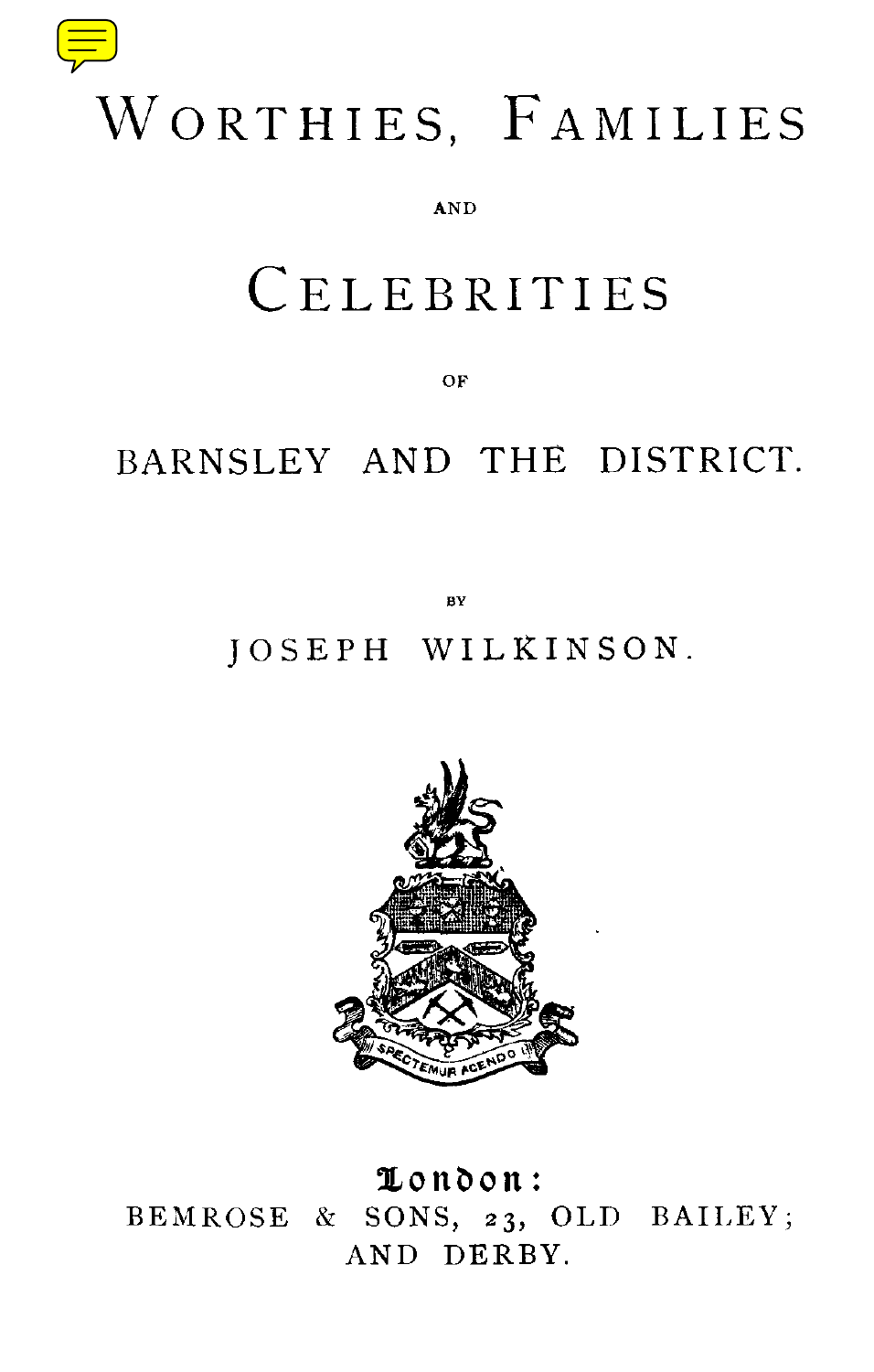

### PREFACE.

BARNSLEY and the surrounding district are rich in historical associations connected with residences, families, and persons of note. Among the former we may instance the splendid mansions of Wentworth House and Wentworth Castle, and Wortley, Bretton, Woolley, Houghton, and Cannon Halls, which are not to be surpassed in grandeur, if the limited area within which they are situated is taken into account, by mansions in any other part of Yorkshire. Among the latter we have four families which have passed into the Baronetage from the town of Barnsley alone, viz. :—those of Armytage, Beckett, Wombwell, and Wood, the last named having recently been raised to the peerage, and being represented by so distinguished a peer as Viscount Halifax. Among the individuals of note who have sprung from the neighbourhood, not the least conspicuous are Dr. Nicholas Saunderson, the blind mathematician (one of the most distinguished men this country ever produced) ; Robert Holgate, Archbishop of York ; Joseph Bramah, the celebrated inventor ; Sir George Wood, one of the Barons of the Exchequer ; John Charles Brooke, the Herald ; Thomas Witlam Atkinson, the Siberian Traveller ; Sir Thomas Hallifax, one of the Lord Mayors of London ; and a host of other celebrities of lesser note.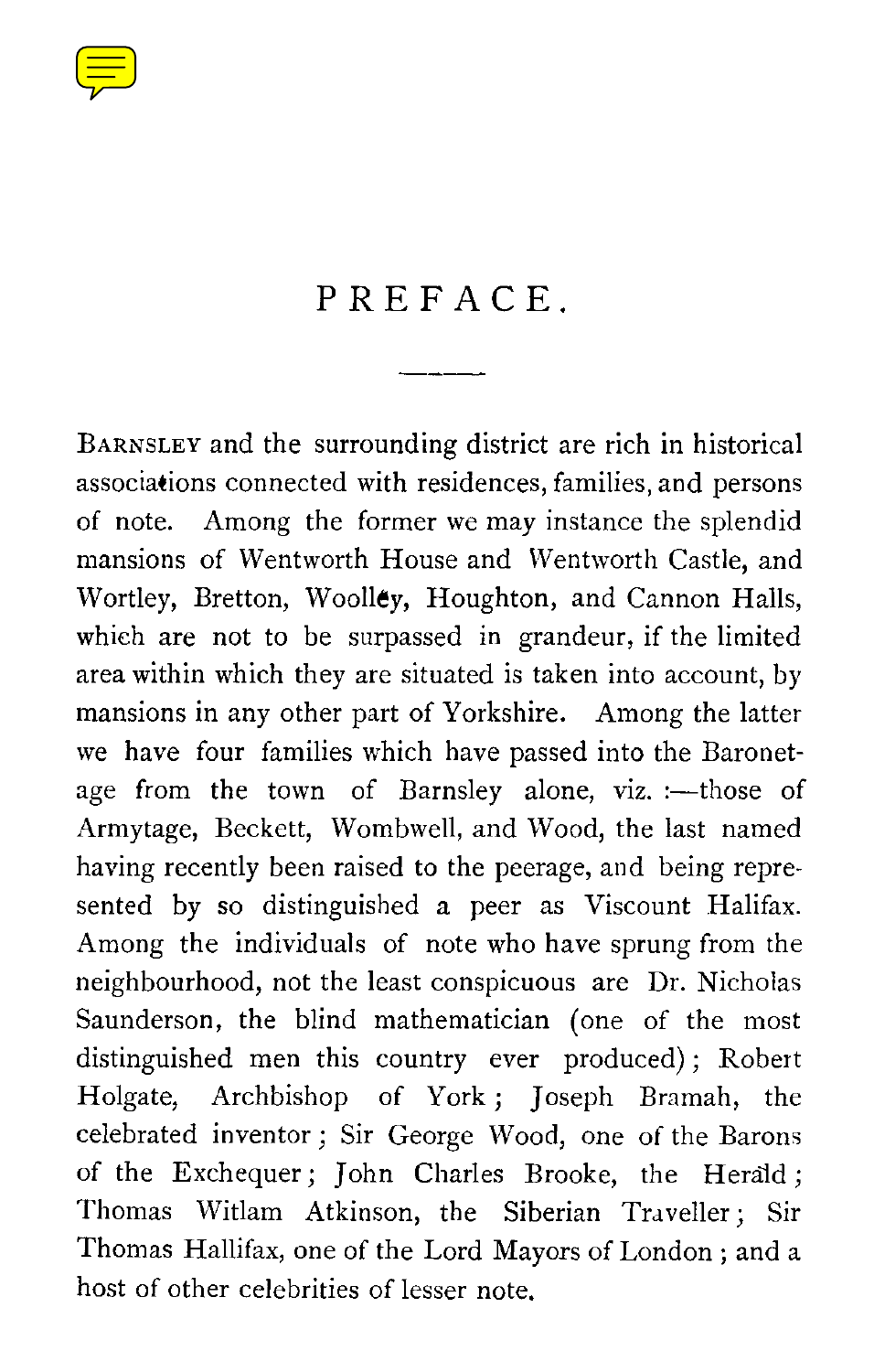To briefly delineate the lives and characters of some of these distinguished men the following pages have been written. They are part of an extensive series of papers which were contributed to a local journal during the years 1880-1-2, and were favourably received by the public. At the request of many friends the compiler was induced to revise and republish them in a more complete form, and the present volume contains the first series of these sketches. The work of compiling the materials was commenced many years ago, and as these enquiries and researches advanced, the subject so rose in interest and importance, and the compiler became so enamoured in the pursuit, that he was led to accumulate a large amount of matter which is now offered to the reader, and which will be found to be of an original and interesting character. Not the least interesting portion of the information contained in this volume is that relating to Stainborough and its lords, in the history of which the compiler has ever felt deeply interested, and for which he made large collections. He, however, scarcely ever anticipated being able to give so full an account of the Earls of Strafford, of the second creation, and their princely seat as is here presented—an account which embodies some interesting, details, and has been compiled from every available source—not the least important being the voluminous Strafford Papers in the Library of the British Museum, which have been laid largely under contribution for this purpose. No little labour has been entailed upon the writer, but he makes no great pretensions to authorship, and all the merit he claims for the work is that of some degree of industry and application in the researches he has made. The undertaking has been to him a labour of love, and if it affords only a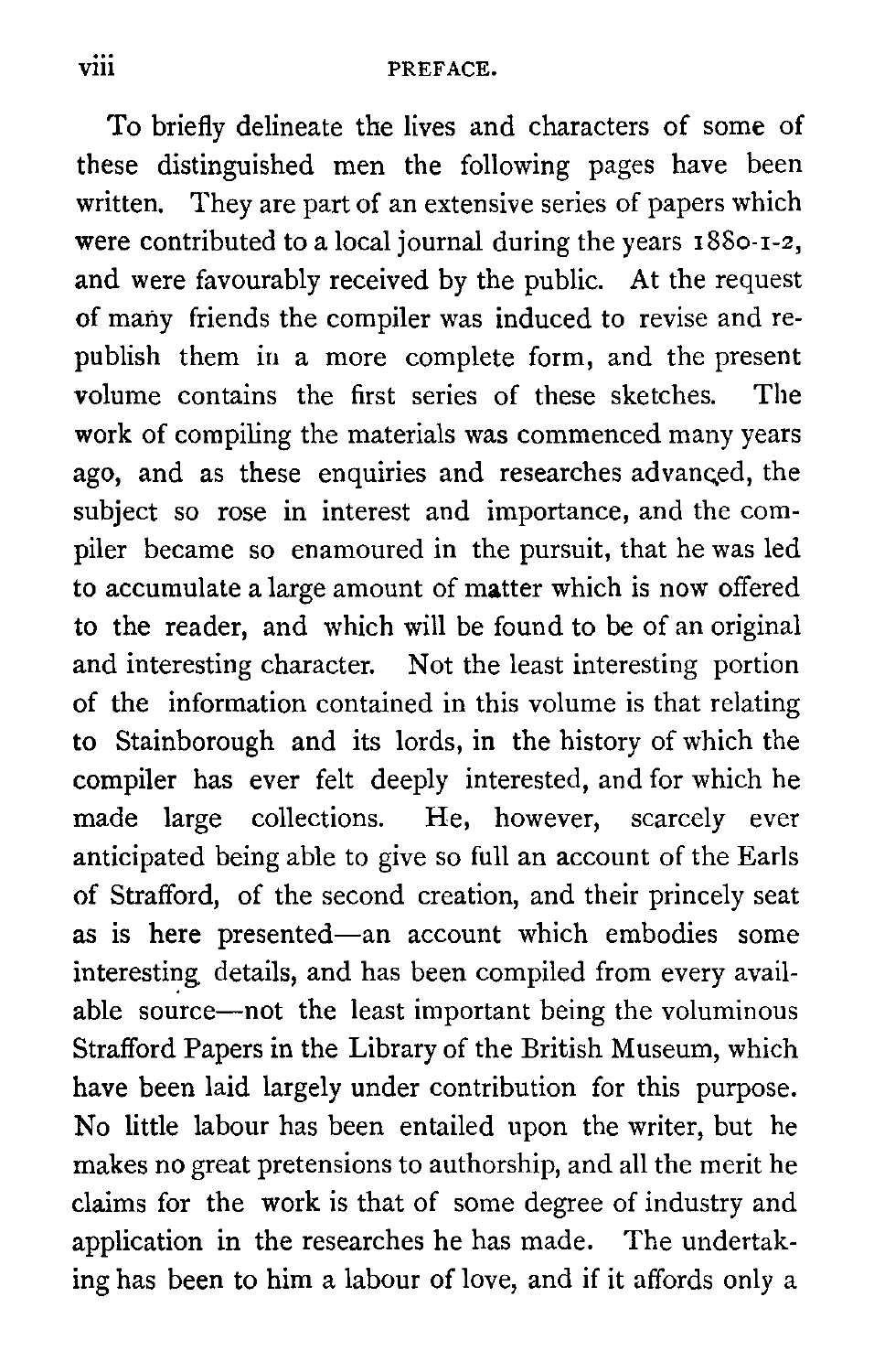PREFACE.<br>the reader it has done to the compart of the pleasure to the reader it has done to the compiler, the latter will be satisfied. He has, however, the gratification of knowing that he has done some little to trace out and elucidate the biographical history of families and persons who have been associated with and shed a halo over a town and district of which he claims to be very proud.

The work is illustrated with original portraits and views of some of the characters and their residences. Among the former are portraits of Sir Francis Wood, of Barnsley, and Sir Francis Lindley Wood, of Hemsworth, from oil paintings at Hickleton ; and Sir Thomas Hallifax, from a painting in the Guildhall, London ; while those of Baron Wood, Archbishop Holgate, John Charles Brooke, the Earls of Strafford, and others are from rare and scarce prints. Among the views, those representing the ruins of Houghton Hall, and what remains were to be found forty years ago of Wombwell Hall, the ancient seat of the Wombwell family, and Monk Bretton Priory, will doubtless be looked on with interest.

Materials have been sought for, not only in innumerable costly and scarce books, and in the collections of private individuals, but the manuscript treasures of the British Museum, the Public Record Office, the Lambeth Library, and other sources have been also sedulously searched, so that all the information possible could be brought together for future reference and preservation.

The compiler's thanks are due to a number of gentlemen for the kind interest they have been pleased to take in the work, and for the friendly assistance they have rendered in various ways. Among these are Lord Halifax and Mr. Vernon Wentworth, the late Mr. Charles